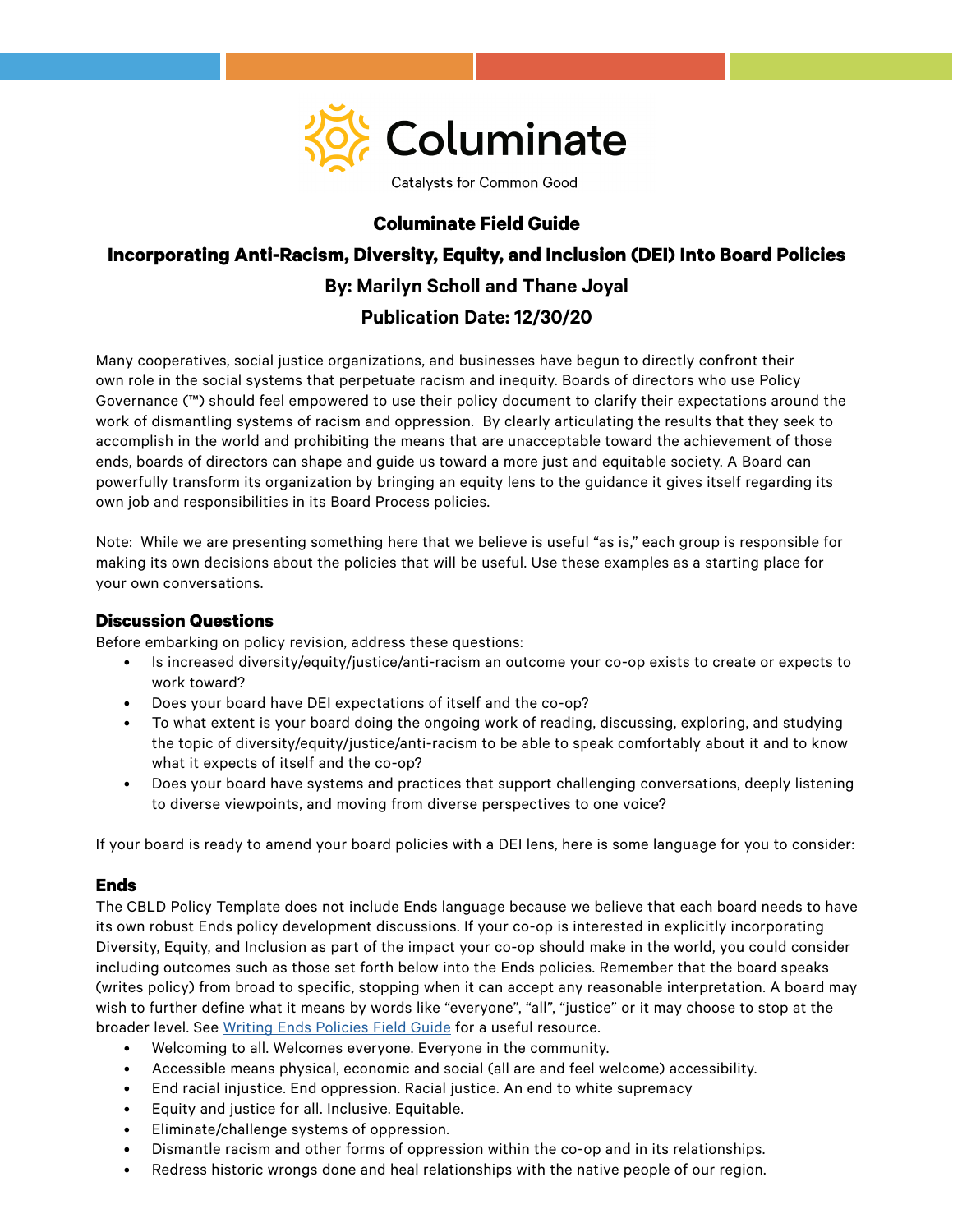As you consider incorporating a DEI perspective into your other policies, here is some suggested language to use as a starting point for your conversations. The underlined words could be added to the [CBLD Policy](https://columinate.coop/cbld-policy-template/)  [Template](https://columinate.coop/cbld-policy-template/) sections pulled out below. The numbering is a suggestion for where to add new policies. Existing policies would then be renumbered. Each board will need to consider how specific you prefer to be. Some boards may prefer to be less specific and not include additional tiers of policy such as B5.3.1, B5.3.2, B6.6.1, and C 1.4a, giving the GM or board chair discretion to decide how to interpret the more general words. A board should speak (write policy) until it reaches a level of specificity when it can accept any reasonable interpretation.

# **Executive Limitations**

B Global. The General Manager must not cause or allow any practice, activity, decision, or organizational circumstance that is unlawful, imprudent, oppressive, discriminatory, or in violation of commonly accepted business and professional ethics and practices, or in violation of the Cooperative Principles.

B5. Treatment of Customers

5.2 Allow an unsafe or unwelcoming shopping experience for our customers and potential customers. 5.3 Operate without written policies for handling of misconduct that include an appropriate range of responses depending upon the type of misconduct. (See Note #1)

5.3.1 The policies have a goal of de-escalation.

5.3.2 The policies provide for the use of law enforcement only as necessary.

#### B6. Staff Treatment and Compensation

6.1 Cause or allow inequitable treatment of applicants and/or employees in regard to race, sex, identity, national origin, primary language, cultural fit, or other factors unrelated to job qualifications and job performance.

6.6 Allow staff to be without training that supports justice and equity. 6.6.1 Training should include unconscious bias; cultural competency; anti-oppression; microaggressions; and the value of diversity, equity, and inclusion.

6.7 Allow the staff not to reflect the diversity of our community/neighborhood/town. (Pick the most appropriate one). (See Note #2)

## **Board Process**

C1 Governing Style

C1.4. Maintain a commitment to diversity, equity, and inclusion.

C.1.4a. Support, respect, and acknowledge the land rights of the native people of our region. C1.5 Seek, encourage, welcome, and listen to people with a variety demographic characteristics, diverse perspectives, and opinions. (See Note #3)

#### C5 Directors' Code of Conduct

C5.7 Directors will not exhibit violent, oppressive, or racist behaviors or speech. (See Note #4)

#### C8 Governance Investment

C8.2.a. We will use training and retraining liberally to orient new directors and board candidates, as well as to maintain and increase existing directors' skills and understanding of all aspects of our work. (See Note #5)